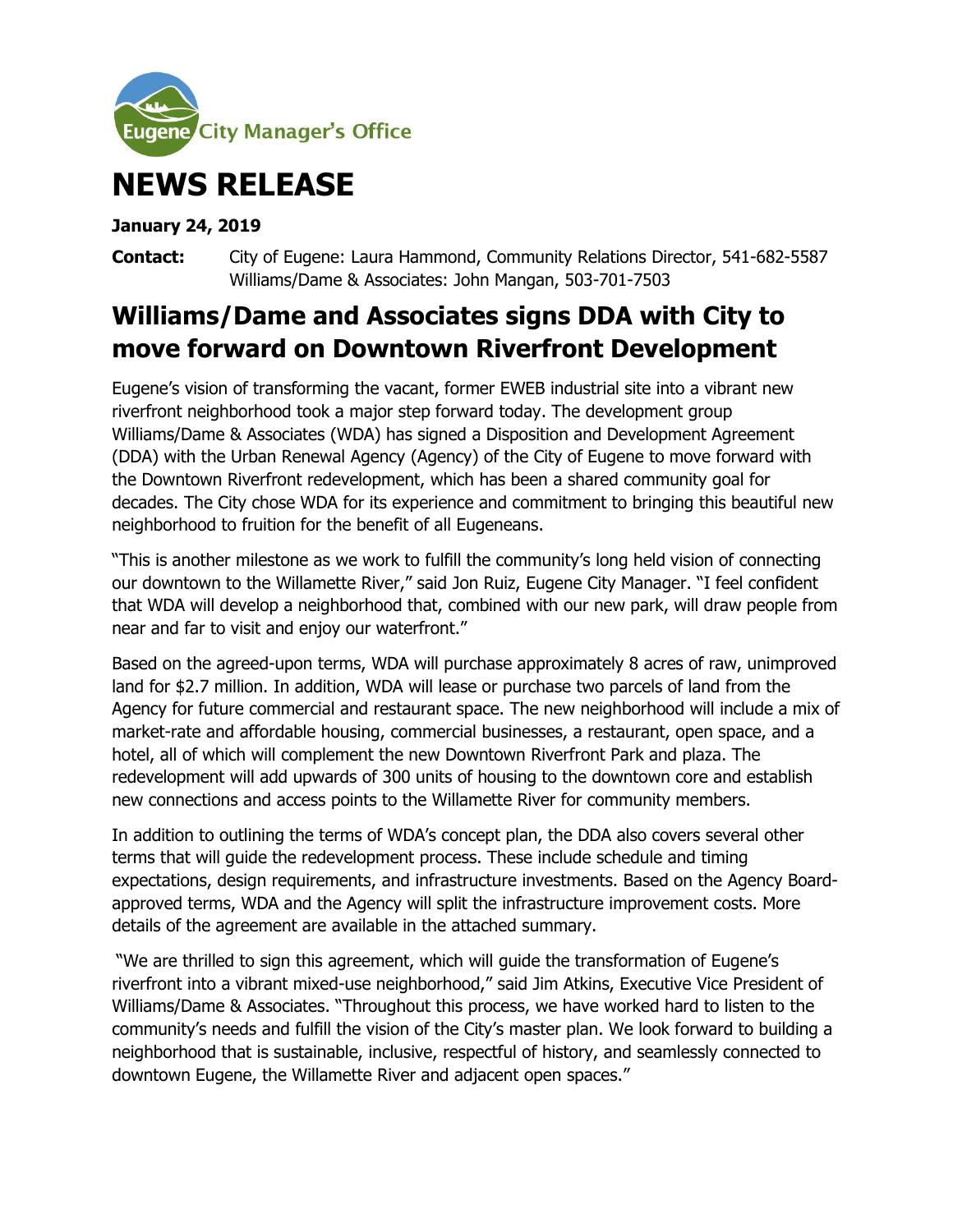Over the next year, the City/Agency and WDA will be working on a number of actions to make the proposed redevelopment a reality. Several of these – land use code amendments, budget authorization, Multi-Unit Property Tax Exemption, and creating a Local Improvement District (LID) – will require action by the Council/Agency Board and will provide a number of opportunities for public involvement.

Site preparation work, including demolition, is slated to start this spring and be completed by November 2019. Park and infrastructure construction is scheduled to begin in spring of 2020, and to be finished by spring of 2021. This work will include the 3-acre linear park, infrastructure, utilities, and roads. Construction of the buildings on the northern end of the site would also begin during this time.

The DDA is the culmination of a robust public review process. The Agency entered an exclusive negotiating agreement with WDA in August 2017. On January 31, 2018, after several months of close collaboration with City staff, the firm and its design partner, SERA Architects of Portland, presented a refined site plan and overall design concept that was consistent with the City's long term goals, particularly those articulated in its 2010 Master Plan. Public workshops were held in June of 2018 to present the concept and collect community input. On July 23, 2018, the City's Urban Renewal Agency Board unanimously approved the terms for the DDA.

Background information, concept plans, and up-to-date information on the Downtown Riverfront can be found on the City's website at: [Eugene-or.gov/Riverfront.](https://www.eugene-or.gov/3506/Downtown-Riverfront)

## **About The Design/Development Team**

Williams/Dame & Associates [\(www.wddcorp.com\)](http://www.wddcorp.com/) is a Portland-based real estate development firm with an organic approach to urban transformation. We collaborate with public and private partners to create unique neighborhoods that blend quality housing, vibrant street life and new business opportunities. The firm has led the redevelopment of the Pearl and South Waterfront Districts in Portland, Oregon, as well as the "South" neighborhood in Downtown Los Angeles. The Eugene Riverfront design team includes SERA Architects of Portland (www.seraarchitects.com), which designed the Tate project and the Erb Memorial Union Building renovation and addition in Eugene.